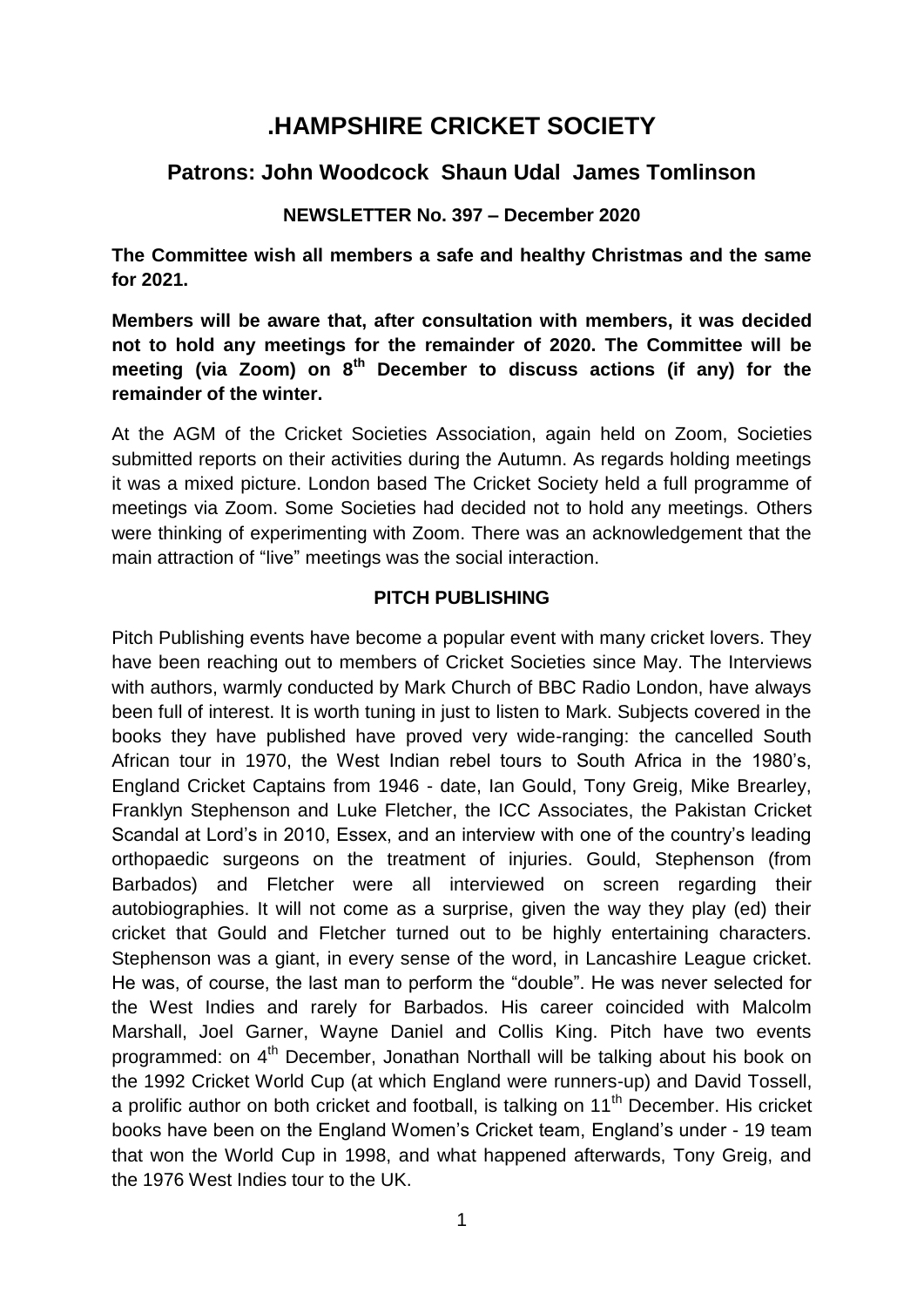Pitch have already organised a series of talks running, mainly every other week, from  $8<sup>th</sup>$  January until 19<sup>th</sup> March. Andy Ray, our webmaster, will continue to notify members of each event with instructions on how to "join". Members are able to watch many of the interviews on the Pitch Publishing website. Just google Pitch Publishing to enter their website. Instructions are easy to follow. All talks are free of charge. The editor has enjoyed the evenings immensely.

# **SIMON HUGHES AND SIMON MANN**

# **THE ANALYST INSIDE CRICKET CLUB**

Andy Ray has also been informing members of evenings in the company of the two Simons every Thursday night, starting at 7pm. Interviewees to date have been Angus Fraser, Stuart Broad, Joe Root, Mark Wood, Phil Tuffnell, Jack Leach and Sophie Ecclestone (world's no. 1player in t20 international cricket). One member commented, accurately, that is "the only place you can chat like this with cricket superstars". Members who have joined also receive email newsletters at least once a week (a recent one was a moving tribute by Simon Hughes on Graham Cowdrey and exclusive film footage on the world's best players. The latest one featured Steve Smith. Future speakers include James Anderson and Isa Guha, Given the quality of the speakers, the cost of £6 + VAT per month represents genuine value for money. The proceeds go to the Cricketers Trust.

# **DOWN MEMORY LANE AT CHRISTMAS.**

The Society's Annual Dinner has long been the highlight of our year. In the society's early years, we held an Annual Buffet Supper for the December meeting. Then, as now, we were blessed with delightful speakers for the event. The editor has been looking through the files for those early meetings, and reproduces extracts from the relevant Newsletters, which he hopes will entertain members at the end of this most strangest and challenging of years.

### **1976 Judge Arthur Lee**

Judge Lee played one match for Hampshire in 1933 and in three further games for Oxford University. He was awarded the DSO in WW2. He was the Society's first speaker in December. "He reminisced in his relaxed and eloquent way on the time when he was seven and had made 146 not out on the lawn with the great cedar tree as a wicket and a young sister as a reluctant fielder, to that terrifying day in 1935 at Oxford when wearing a fancy coloured cap, he had to face Larwood, and the ball hit the peak of the cap and turned it round on his head so he looked like an oldfashioned dustman".

### **1977 Arthur Holt**

"Arthur began his talk by apologising for the absence of his former business partner, Reg Haskell, who was an Alderman and the Mayor of Southampton in 1966. When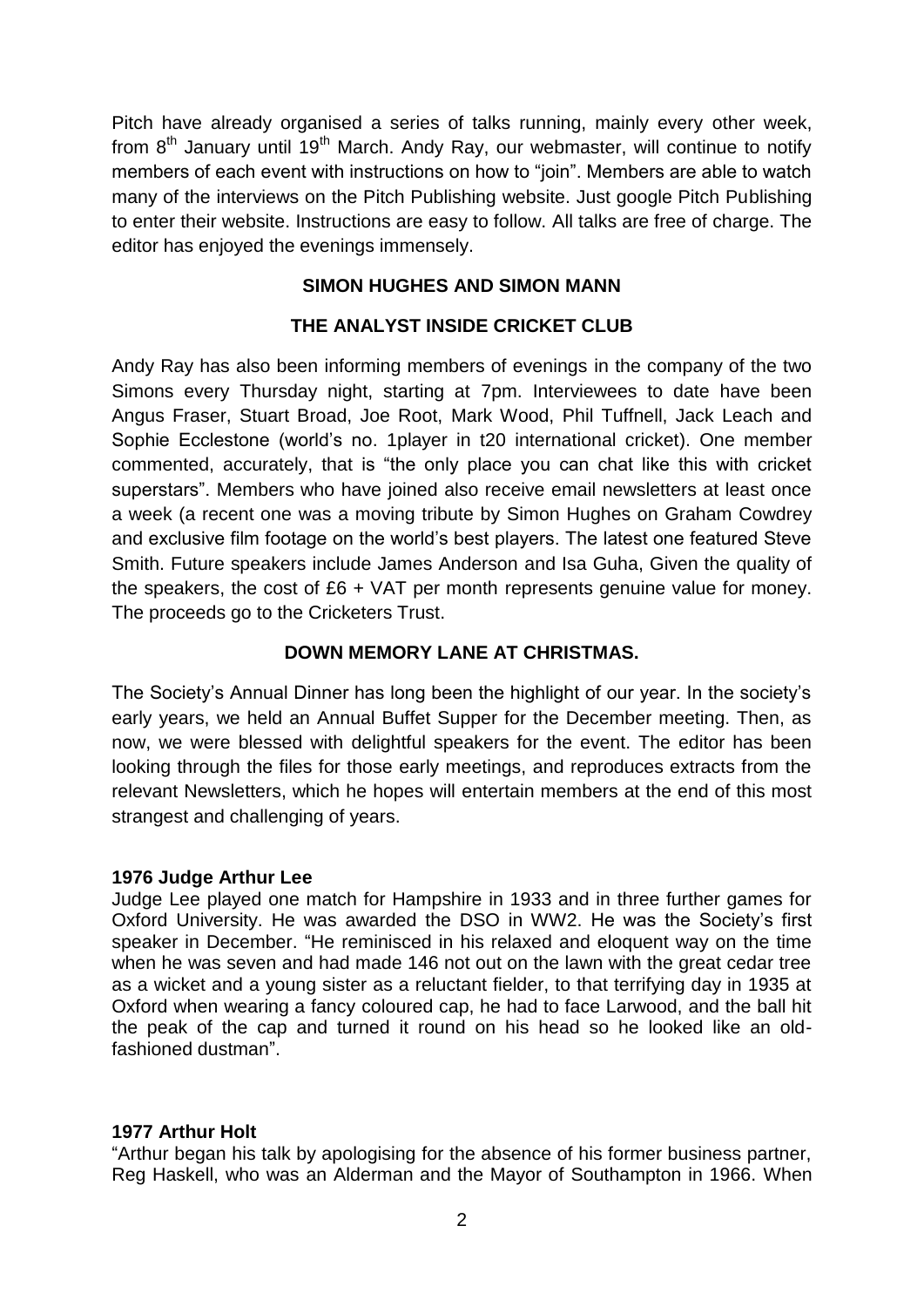Reg was Mayor, he asked Arthur to accompany him to Buckingham Palace, where the Queen's Garden Party used to take place. Our speaker infers that he's more used to donning clips with his bicycle than riding in a limousine, and that he would be more at home in a terraced cottage than the Palace, but although he might be dazzled by the Mayoral chain and overawed by this trip to London and his possible proximity to the Queen, the Mayoral arrangements for the journey were made: the Mayor's car TR1 was first to proceed to 94 Upper Shirley Avenue to pick up the Mayor and Mayoress and then to 16 Ripstone Gardens to collect Mr and Mrs Holt, drive to Buckingham Palace, where the Mayor and Mayoress will attend the Queen's Garden Party. The Mayor's limousine will then take Mr and Mrs Holt to the zoo".

#### **1978 George Cox, Sussex**

"Perhaps it is justified to try to reproduce just one of the many verbal cameos conjured up by Mr Cox, of those he had come across on the cricket field. Reviewing the Sussex captains under whom he had played, he recalled one (who must be nameless) who always had great difficulty on deciding on his batting order and on occasions had the whole side padded up before deciding "right, you go in next". If there are x numbers of ways to arrange eleven players in batting order, then, said Mr Cox, this particular captain could have produced x plus 1. It was the same captain who, the ball being skied in the direction of cover, called loudly "Smith" (or some other name), whereupon the ball fell harmlessly to ground, because "Smith" wasn't playing that day".

#### **1979 Murray Hedgcock**

"The highlight of the speaker's own club cricket in Australia would appear to have been the annual fixture between the *Adelaide News* and the *Melbourne Herald,* in conditions of near farce, in which their ground was shared with two games of soccer, a cycle meeting, a pop concert and a bagpipe band rehearsal simultaneously".

#### **1980 Nick Pocock**

"His talk could not have been more topical since only one hour earlier the TCCB had announced their changes for 1981, such as the abolition of the 100 – overs limit in Schweppes Championship matches and the introduction of fielding "circles" in the Benson & Hedges Cup".

#### **1981 "Lofty" Herman**

"He recalled a number of amusing moments from his career, such as his very first match at Lord's for which he had bought a new pair of flannels, but could not understand the crowd's laughter as he took the field, until it was pointed out that the price tags were still clearly prominent on the back …………… in another match, a sudden flurry of Warwickshire wickets in the last half hour caused confusion in their dressing room as most had already changed. At the fall of another wicket ,Bob Wyatt, as non-striker, himself recovering from a quick change, called out the name of the player he wanted to come in next, only to be greeted by the reply "I can't, I've already batted.

Nottinghamshire was another County to provide some stories, especially when their attack boasted Larwood and Voce in the 1930s. Hampshire often played a number of amateur batsmen in those days, but Lofty Herman recalled that how many were unavailable for the match at Trent Bridge; as he told Ted Drake, the soccer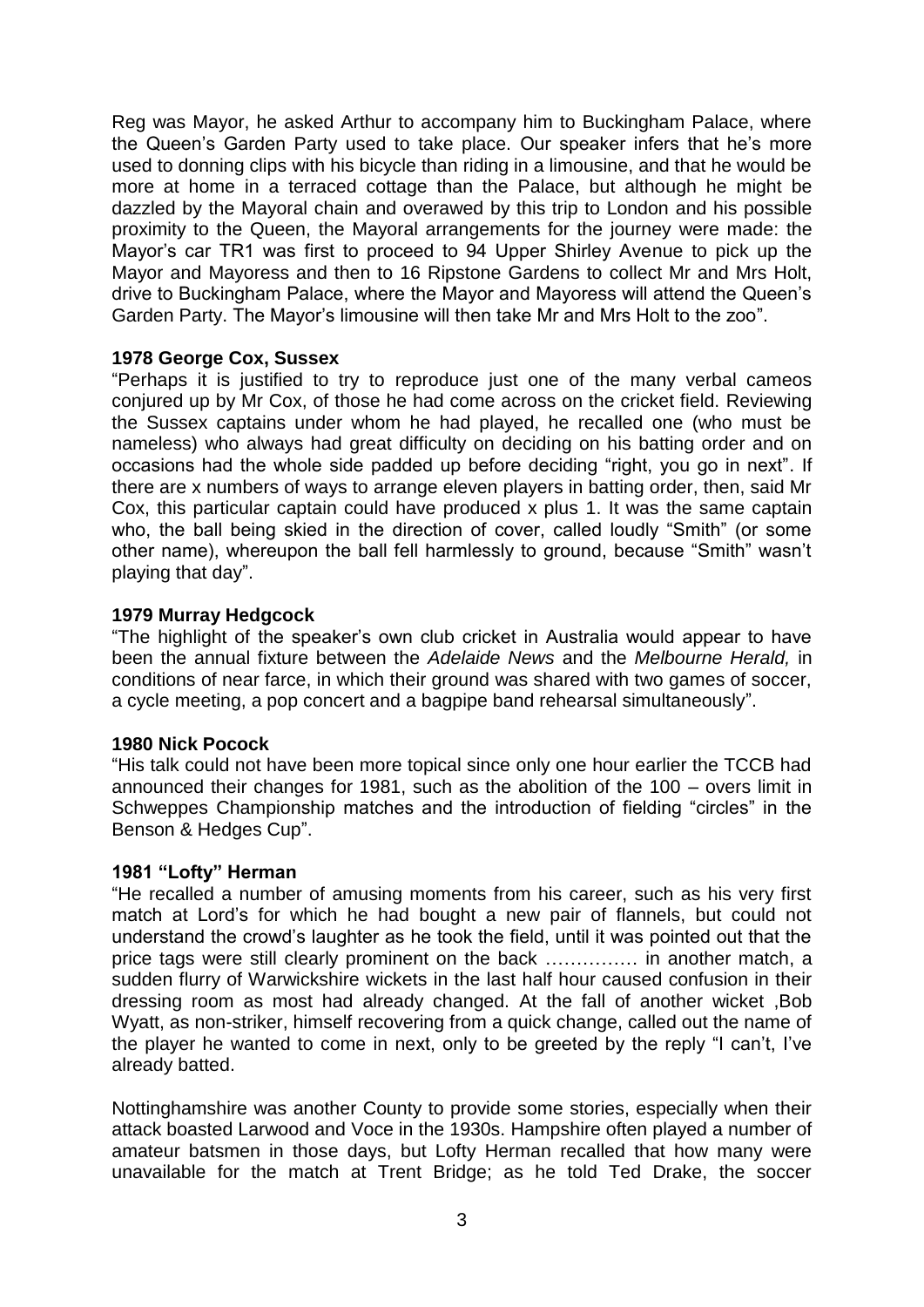international who was hoping for the occasional Hampshire match "you're bound to get one game!" On another occasion, Lofty moved a ball sharply back to hit Larwood painfully inside the thigh; Umpire Bill Reeves announced "Oh dear! That's done it, there'll be murder here later ………… well, don't just stand there Lofty, go down there and rub Harold's leg for him." He remembered another time when Hampshire were 150 for three with Mead not out, when a telegram announcing a new birth was brought out to Larwood; immediately he returned to the attack and dismissed Hampshire in short time, upon which Phil Mead was heard to say, "thank goodness it wasn't twins!"

#### **1982 Bob Parks**

"He spoke with great affection about his Grandfather and Father. The former was a reticent, humble and quietly spoken man who talked warmly about Bradman, and the days of Larwood, Voce etc. In later years, he could never bring himself to watch limited-overs cricket".

#### **1983 "Bomber" Wells**

Like Arthur Holt and Lofty Herman, Bomber was one of cricket's great story tellers. Some of this stories may have been apocryphal but few cared. "He talked about the characters like Alex Skelding, Roley Jenkins and Eric Hollies, who once rode a bike from his fielding position to the crease. Bomber thought the fastest bowler he ever faced was Frank Tyson. The best batsman he bowled to was Denis Compton because "he made you bowl where he wanted you to put the ball". He was not afraid to cause a laugh at his own expense. He recalled that the first ever time he fielded a ball in first-class cricket, the batsman ran five and he was later involved in innumerable run-outs, so many in fact that the bowlers complained they were being deprived of the opportunity of taking his wicket".

Some years later, the editor was introduced to Bomber on that lovely Kings School, Gloucester ground. The Cathedral provided an evocative backdrop. He remained a devotee of spin bowling, so much so that the School 3rd XI, which he coached, performed with only four spin bowlers!

#### **1984 Marcus Williams**

Patrick Symes was originally due to talk but had been asked at short notice by the Daily Mirror to fly to Italy to interview soccer's man of the moment, Mark Hateley (who had recently been transferred from Portsmouth to AC Milan).

Marcus Williams, at the suggestion of our Patron John Woodcock, filled the breach more than admirably with a fascinating talk on the history of cricket philately, a subject on which he is undoubtedly the country's foremost authority. He revealed that cricket philately stretched back to the 1870s, almost one hundred years before the first post-office stamp. The original stamp depicting a cricketer was issued, by of all countries, the Cape Verde Islands in 1962 ………… the first cricket stamps in Great Britain emerged during the postal strike of 1971 when many private services filled the void.

### **1985 John Arlott (10th Anniversary Buffet Supper)**

Never in the then brief history of the Hampshire Cricket Society was there an occasion to rival the 10<sup>th</sup> Anniversary Buffet Supper at the Carnival Hall,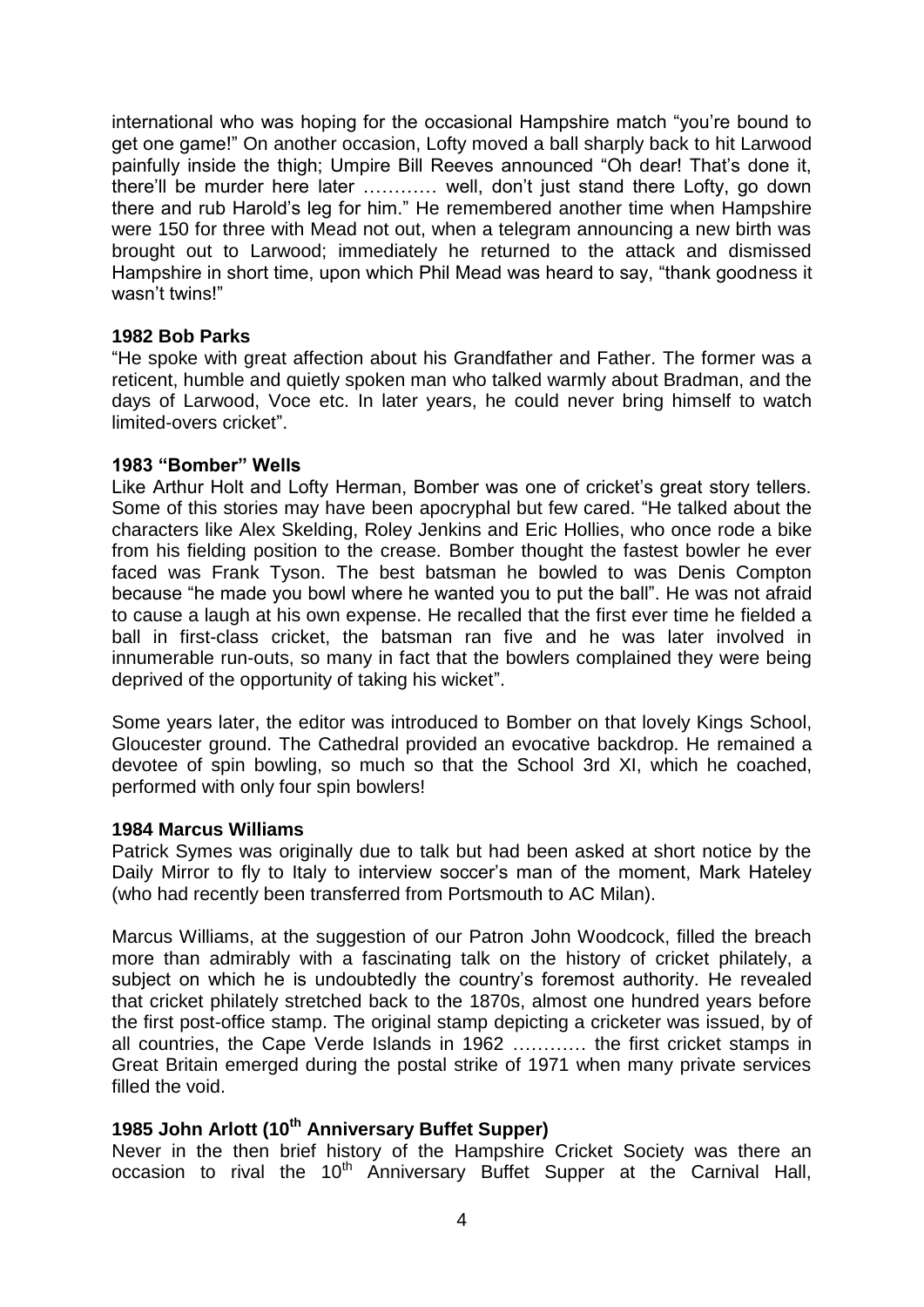Basingstoke. It was an event blessed with a cocktail of emotion, nostalgia and topicality. The Society's Patron John Arlott, was the provider of the first two ingredients. Standing in what used to be his school playground, he fondly recalled his Basingstoke childhood at Fairfield School, located in front of the Carnival Hall, and his early cricket watching days at May's Bounty situated behind it. He then waxed warmly and lyrically on two of the giants of Hampshire cricket, Philip Mead and George Brown, and went on to recall the other great Hampshire names until the early 60s. He concluded by conveying his thanks to cricket for the wonderful memories and fellowships it had given him, and remarked that if his audience was half so lucky then they were very fortunate indeed. It was a very moving speech, it took only fifteen minutes, yet its value was inestimable. Such is the genius of the man. The Society were very pleased and honoured that 26 previous speakers to have addressed the Society accepted invitations to attend.

#### **ALAN RAYMENT**

Most HCS members will be aware by now that Alan Rayment passed away on 27 October aged 92. The bare statistics of his Hampshire career tell little of the man, for he possessed a hinterland few cricketers could have rivalled.

Whilst at Hampshire, Alan started a School for Dancing with his then wife. It quickly gained popularity, and made the venture very profitable indeed. When he left cricket due to marital problems and a mystical experience, he originally thought of entering the clergy. But with his agile and restless mind, he alighted on Hinduism and Buddhism before deciding that a religious calling was not for him. He spent a summer coaching at Lord's and was offered the position of Head Coach of MCC. He thought, though, that he would quickly become bored.

Thus began a course which, for many people, would have filled several lives: estate agency, real estate development in Spain, Hawaii and California, mental health social work, mature student and psychotherapist.

When Alan returned to Hampshire, some 50 years after he left, he threw himself into the cricket scene by attending Players' Reunions, talking to Cricket Societies and joining the Dorset CS and, for a time, HCS. The Australian fast bowler Rodney Hogg once famously said that Mike Brearley had a degree in people. So did Alan. He possessed an enquiring mind and was genuinely interested in people. One journalist who phoned Alan for his memories and other information found himself being interviewed. To spend any time in his company, or on the telephone, was an uplifting, stimulating and positive experience. He endeared himself to people. They always felt better afterwards. He conveyed a sense of enjoyment.

He was always willing to share his memories. He always felt the best innings he ever saw was Neil Harvey's 109 on a broken wicket at the County Ground in 1953. He thought the great Australian moved on dancing feet. Alan always looked at people through the eyes of a dance instructor. He remained passionate about dancing throughout his life.

He was interested in all aspects of Hampshire cricket, including the youngsters making their way in the game. Whilst watching the game, he missed little, if anything